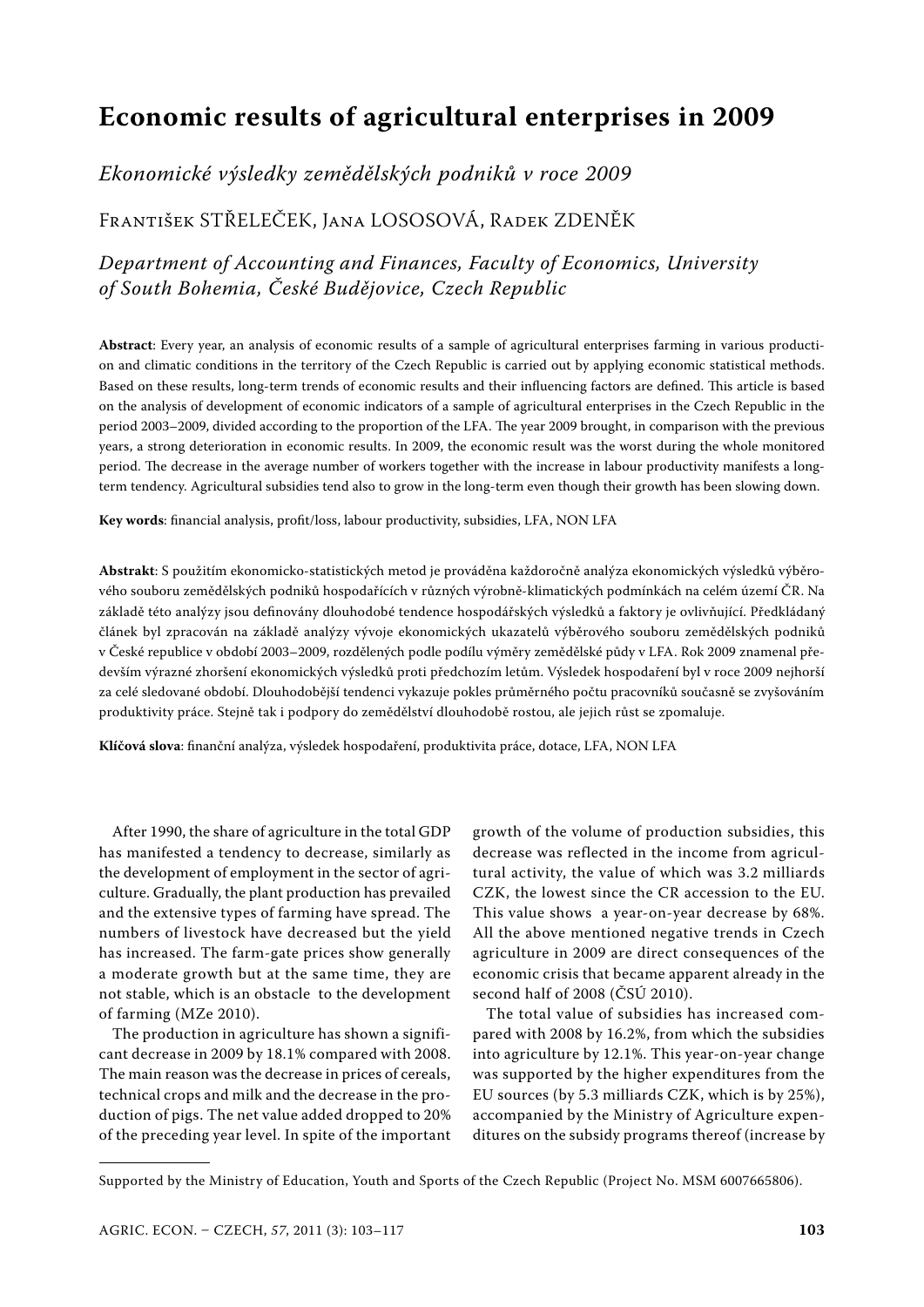26.6%) (Mze 2010). The development of farm-gate prices was very unfavourable in 2009. The farm-gate prices dropped in the year-on-year comparison more severely than the prices of the inputs into agriculture. The prices of plant products dropped to 67.8% and the prices of animal products to 73.3%, which is the greatest decrease recorded since 1993 (ČSÚ 2010).

The share of workers in agriculture in the total employment in the national economy of the Czech Republic was 2.4%, and in the year-on-year period, it decreased by 0.1 points. Agriculture continues to be characterized by negative income disparity and it falls behind the mean of the Czech Republic in the level of the average incomes. This disparity decreased in 2009 to 73.1%. Since the growth of the nominal wages in agriculture was lower than the inflation rate, the real wage decreased (MZe 2010).

#### **Material and methods**

The sample of the agricultural enterprises contains data since 1996. The chosen file includes agricultural enterprises keeping accounts, which is why the file in majority includes the enterprises of legal persons. The collection includes copies of standard statements – the Balance Sheet as of December 31, the Profit and Loss Statement as of December 31, the Annual Statement on the Harvest of Agricultural Plants, the Statement on the Areas Sowed with Agricultural Plants as of May 31. These data are completed by a questionnaire elaborated by the authors containing further enterprise data on production and farming. Due to the classification according to the LFA (Less Favoured Areas) share, the data of years from 2003 to 2009 were applied in the paper. The present development in a long term series is evaluated by the application of economic-statistical methods, especially by the financial analysis indicators.

Financial analysis was applied for the evaluation of economic situation of enterprises due to the high variability of economic data, hard processing thereof and due to the fact that there are no indicators and theoretic models of prospering firms applicable (Sedláček 2007). One of the conditions of an enterprise to compete successfully in the market is an incessant and exact monitoring and estimation of its economic situation, especially the financial situation. The financial analysis is the most common method to solve this problem since it is a systematic analysis of data received from the enterprise accounting (Kupčák 2005).

Divila (2004), Kopta (2009), Čechura (2010) and others deal with the problems of Czech agriculture. Investigation based on the analysis of holdings that really went bankrupt revealed that agricultural holdings are in danger due to both the long-term negative profitability and by the steep fluctuation of the profit/ loss followed by the negative cash flow from operations and financial insolvency. The permanently low or negative profitability affects especially agricultural holdings in the mountain and sub-mountain regions. The profit/loss of such holdings was negative, but without major fluctuations. The main danger resulted from the inability to renew the long-term assets. Problems with long-term negative profitability were best identified by the owner indices. (Kopta 2009). Donaldson et al. (1995), Beard and Swinbank (2001), Benjamin et al. (2006), Latruffe and Davidova (2007) study the problems of the CAP, direct payments and their impact on farmers in the EU. Offermann et al. (2009) state that direct payments play an important role in the financial viability of organic farms in both Western and Eastern European countries.

Technological inefficiency (the level of technological efficiency of a particular firm is characterised by the relationship between the observed production and some ideal or potential production) is a significant phenomenon in Czech agriculture. The average level of technological efficiency is around 90% for agricultural companies. Considering that technological efficiency is an important determinant of competitiveness of Czech agricultural companies, ways must be found to reduce the waste of resources due to the inefficient use of inputs (Čechura 2010).

For the purposes of comparative analyses, various methods of classification of agricultural enterprises were applied, for example according to the type of production orientation, according to the FADN, based on the the economic category of the standard gross margin. The standard gross margin determines the economic gain of a production unit of plant and animal production (Divila and Sokol 1999). Other classification types are chosen according to the agricultural production areas or according to the legal form of business (Grznár and Szabo 2008). In this paper, the classification according to the share of land situated in the LFA was applied. Štolbová (2007, 2008), Štolbová et al. (2008), Štolbová and Hlavsa (2008) deal with different conditions of farming in the LFA, the criteria of defining the LFA and the differentiation of rates of the LFA compensatory allowances.

In the presented paper, the enterprises are classified into two groups, the enterprises farming in the NON LFA (production area) with the LFA share lower than 50%, and the enterprises farming in the LFA where the share of LFA is 50% and more. In the file divided in the above mentioned manner, different economic indica-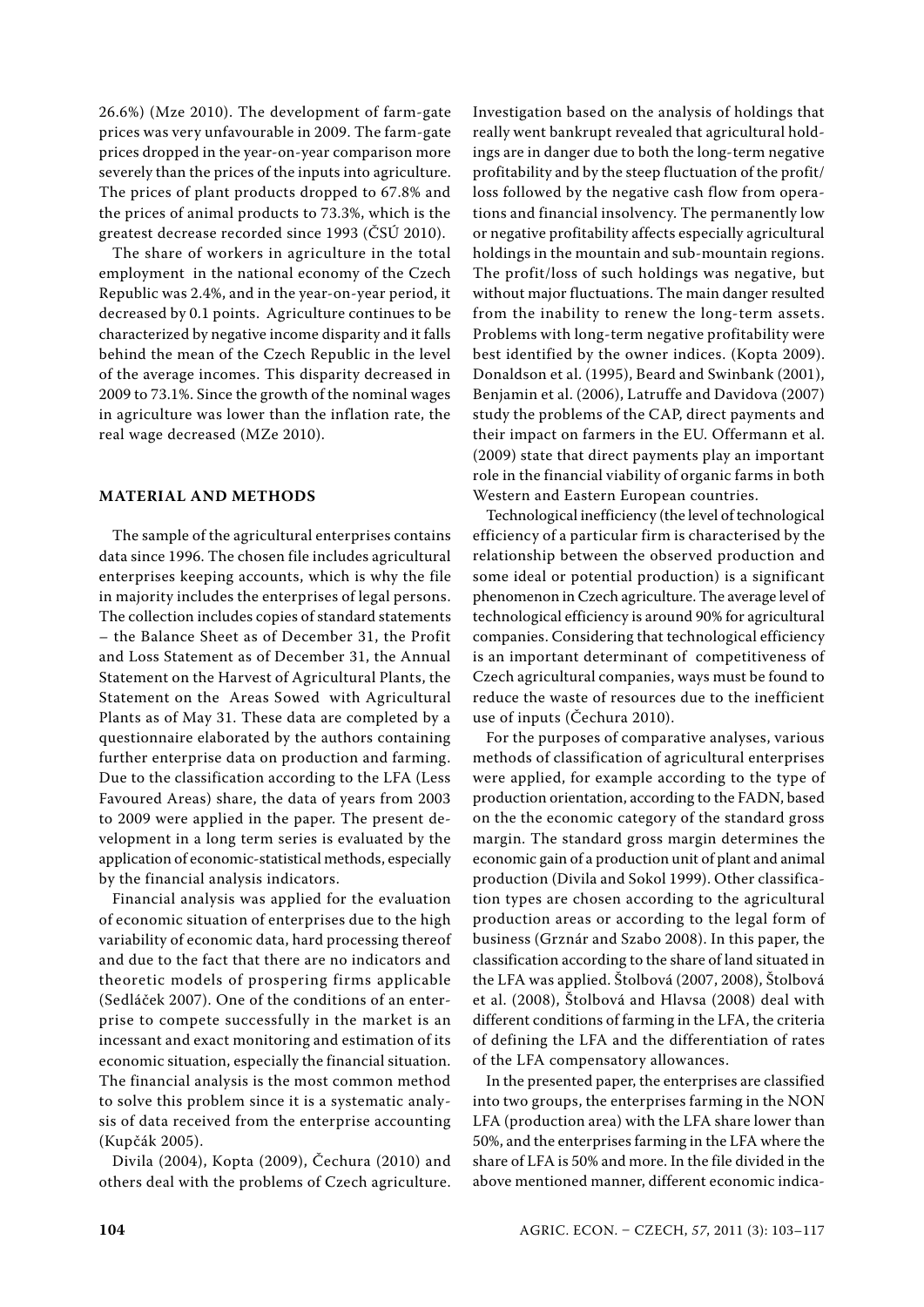tors are monitored, especially the profit/loss before taxation, from which other indicators are derived, e.g. the profit rate, the structure of the profit/loss and the impact of subsidies on the profit/loss. The structure of revenues, labour productivity, fund efficiency and intensity of agricultural production are the further monitored indicators. The sample covers in average 120 agricultural enterprises. For 2009, we provide results of 112 enterprises, from which 71 farm in the LFA and 41 outside the LFA.

#### **RESULTS AND DISCUSSION**

#### **Characteristics of the sample of farms**

According to the legal form of business, the sample included in 2009 43 joint-stock companies, 52 cooperatives, 16 limited liability companies and one enterprise of natural person. An average LFA enterprise farms in the altitude of 532 m, a NON LFA enterprise in 328 m above the sea level. The average cultivated area of an enterprise covers about 2100 ha of land in the NON LFA and 1600 ha of land in the LFA. The share of arable land is 66% in the LFA and 87% in the NON LFA. The average price of land was in 2009 3.24 CZK/m<sup>2</sup> in the LFA and 8.19 CZK/m<sup>2</sup> in the NON LFA.

The volume of production in an average agricultural enterprise dropped in 2009 to 80% of the volume of production of the previous year and in the LFA, it only reaches to 57% of the production of a NON LFA

enterprise. To this, there corresponds the intensity of agricultural production which, if calculated as the proportion of revenues per 1 ha of agricultural land, reaches in the monitored period in LFA enterprise 77% of the intensity of a NON LFA enterprise. The lower production intensity is linked to the extensive method of farming characterized by lower inputs and often also with significantly lower outputs than in the intensive farming. The intensity of production in the NON LFA increased to 105% and in the LFA, it decreased to 96% compared with 2004. Compared with the preceding year, the production intensity fell to 83% in the NON LFA and to 82% in the LFA (Table 1).

#### **Development of production indicators**

The area of agricultural land was 1765 ha in an average enterprise of the sample in 2009, while the area of an average agricultural enterprise in the NON LFA was 2103 ha and 1570 ha in the LFA. The share of arable land does not change significantly, in the NON LFA it was 87% (an increase by 0.7 point compared to 2003) and 65.8% in the LFA, which is by 1 point less than in 2003. The livestock density dropped in the NON LFA from 34 LU/100 ha of agricultural land (LU stands for Livestock Unit) to 30 LU/100 ha, compared to 2003, which is by 14%. In the LFA, the livestock density in 2003 was 44 LU/100 ha and up to 2009 it increased to 48 LU/100 ha, which is an 8% increase.

The proportion of revenues from plant production increased in an average agricultural enterprise

|                                  | 2004   | 2005   | 2006    | 2007    | 2008    | 2009    | Index<br>09/04 |
|----------------------------------|--------|--------|---------|---------|---------|---------|----------------|
| Volume of production (1000 CZK)  |        |        |         |         |         |         |                |
| <b>NON LFA</b>                   | 93 386 | 98 754 | 98 548  | 116 567 | 128 293 | 103 133 | 1.104          |
| LFA                              | 62 153 | 65124  | 63 844  | 72 567  | 73 489  | 59 552  | 0.958          |
| Intensity of production (CZK/ha) |        |        |         |         |         |         |                |
| NON LFA                          | 46 563 | 50 370 | 48 399  | 54 585  | 59 330  | 49 050  | 1.053          |
| LFA                              | 39 414 | 39 530 | 41 340  | 45 827  | 46 181  | 37930   | 0.962          |
| Profit/loss (CZK/ha)             |        |        |         |         |         |         |                |
| <b>NON LFA</b>                   | 2616   | 1771   | 1 1 3 4 | 4 3 5 9 | 4554    | $-620$  |                |
| LFA                              | 2423   | 1813   | 1610    | 3697    | 1 204   | $-609$  |                |
| Profit/revenues ratio (%)        |        |        |         |         |         |         |                |
| NON LFA                          | 5.6    | 3.5    | 2.3     | 8.0     | 7.7     | $-1.3$  |                |
| LFA                              | 6.1    | 4.6    | 3.9     | 8.1     | 2.6     | $-1.6$  |                |

Table 1. Comparison of the volume of production, intensity of production and profit/loss in the LFA and the NON LFA

Source: Monitoring of agricultural enterprises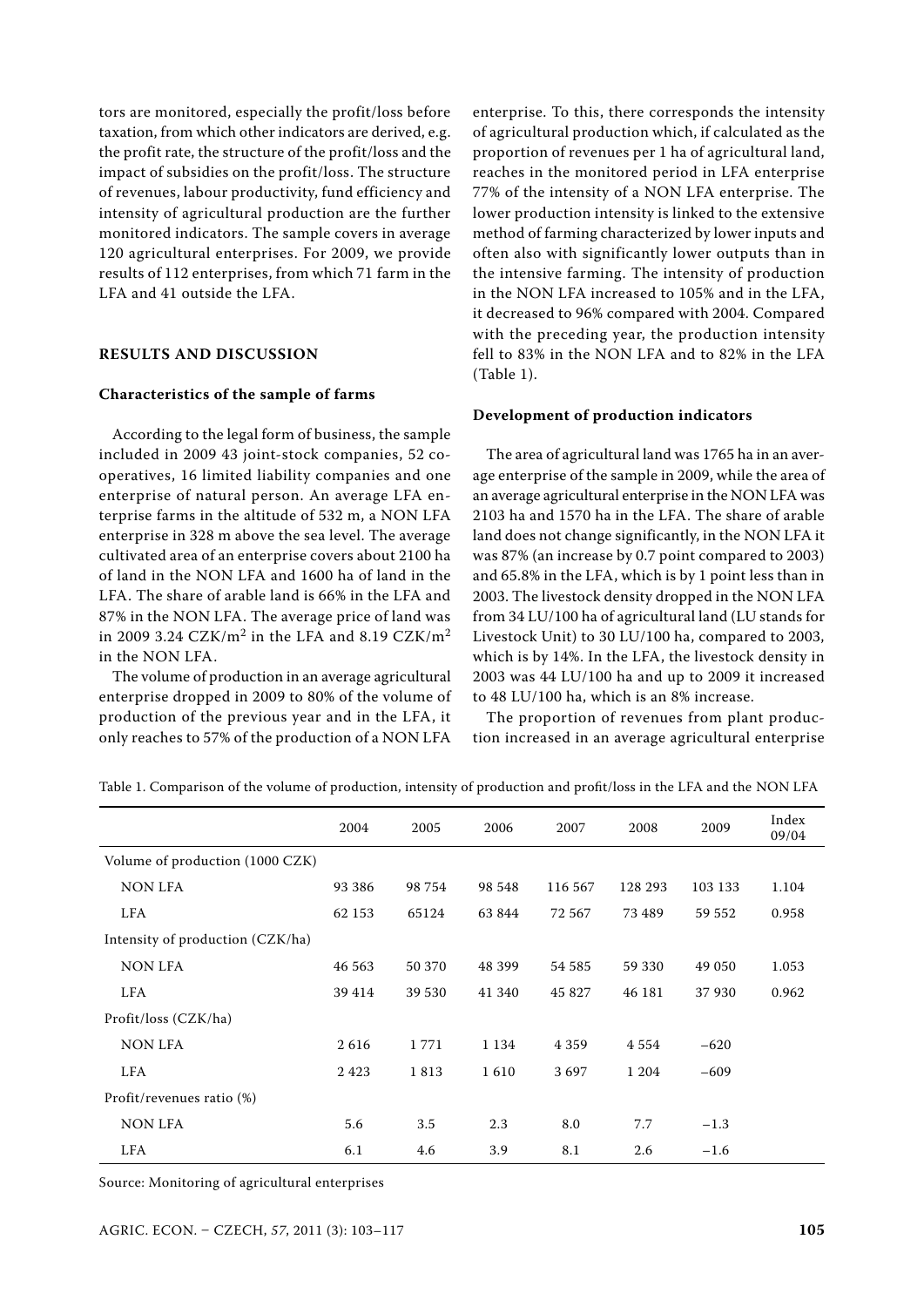compared to 2003 by 4.5 points; on the contrary, the proportion of revenues from animal production dropped by 1.8 points and the proportion of sales from non-agricultural activity dropped by 3.4 points. An average enterprise farming in the NON LFA increased the proportion of revenues from plant production by 13.5 points, the proportion of revenues from animal production dropped by 11.3 points and the proportion from non agricultural activity dropped by 1.4 points.

In the LFA, the share of revenues from non-agricultural production dropped by 4.6 points, the share of plant production slightly grew by 0.5 points and the share from animal production grew by 2.3 points.

The farm-gate prices in the sample increased, compared with 2003, only in meat cattle (by 10%) and slightly in meat pigs (2%). In poultry, the price dropped slightly, and the price of milk dropped significantly (by 20%). In all principal commodities of plant production, the farm-gate prices dropped in comparison with 2003. The price of wheat dropped by 17% in 2009, the price of grain maize by 27%, of rape and sugar beet by 8% and of potatoes by 14% in comparison with 2003. In comparison with 2008, the farm-gate prices (except of a slight increase in meat cattle by 1.6 %) dropped in all principal agricultural commodities. The deepest drop in prices was registered regarding cereals and milk.

#### **The development of the profit/loss**

The profit/loss is a comprehensive indicator of the management of every enterprise. To satisfy

the needs of the analysis properly and in order to maintain the comparativeness, the profit/loss was monitored before taxation, calculated per 1 ha of agricultural land (Figure 1). The profit/loss in this form expresses both the efficiency and economy of the production process and besides the costs, it is importantly influenced by the conditions of realization (Střeleček et al. 2006). The profit/loss in 2009 was the lowest for the whole monitored period and it dropped to the level of 2003. The following graph shows that in 2008, there was a significant difference in the volume of profit between the NON LFA and the LFA, but in 2009 the profit/loss calculated per 1 ha of the utilised agricultural land in both areas was almost the same. In the LFA, there was a loss of 609 CZK/ha of agricultural land and in the NON LFA, the loss was 620 CZK/ha.

One of the significant elements of the evaluation of economic results is the assessment of the efficiency of management, which consists in assessing the distribution of enterprises according to the profit rate. If the distribution of enterprises is flat, then there are in the real economic conditions important reserves in the management of enterprises. On the contrary, a spiky distribution with a low variability implies that the quantitative reserves in management are exhausted and that a change may only be arrived at the influence of the qualitative conditions (Figure 2).

When we compare the distribution of enterprises according to the profit rate, it is then evident that from 2000 to 2003 the number of enterprises incurring loss had been increasing. In 2000, for example, 14.3% of the monitored enterprises incurred loss, while



Figure 1. Development of profit/loss

Source: Monitoring of agricultural enterprises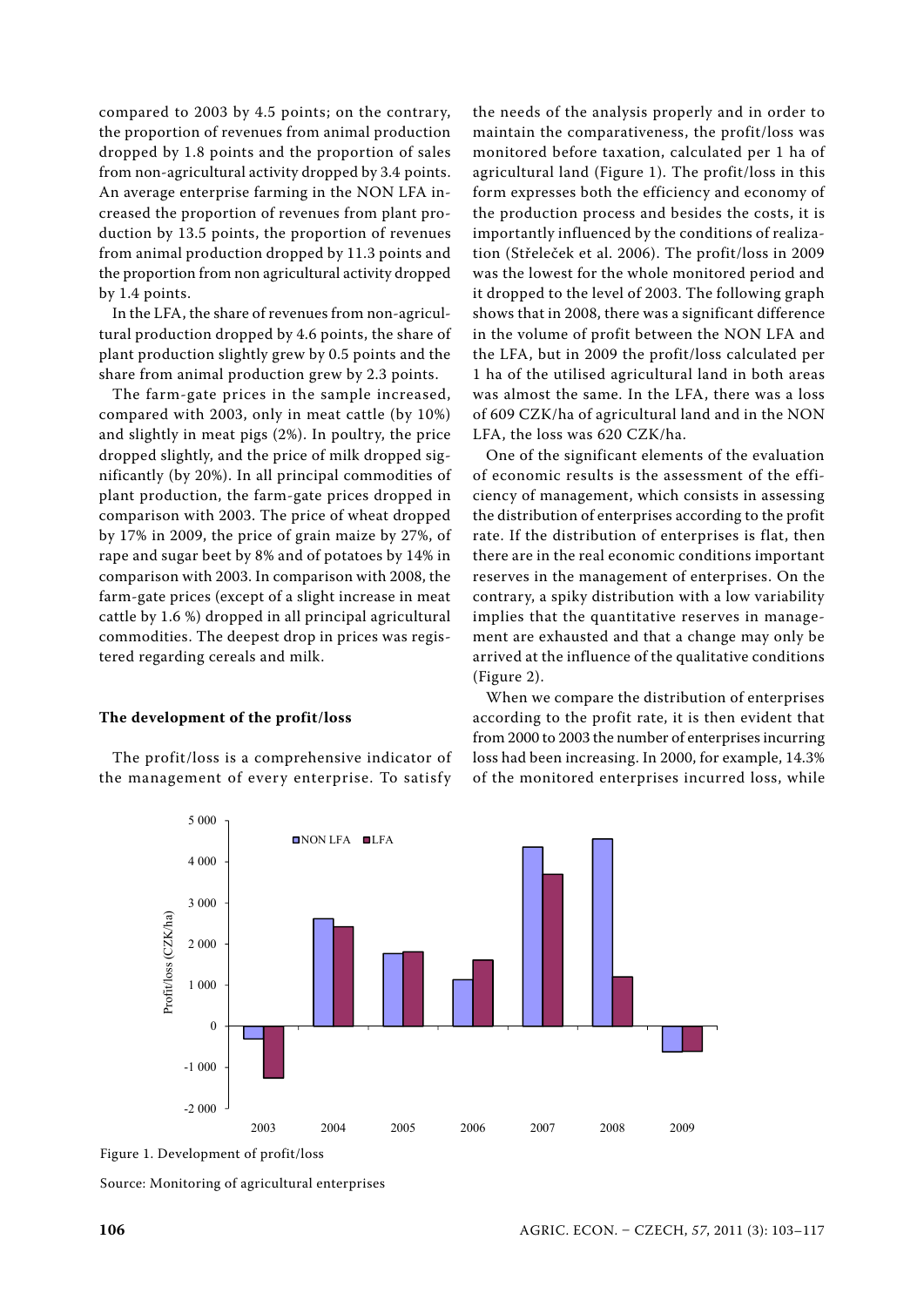in 2003 it was 57.7%. The exceptionally favourable climatic and economic conditions in 2004 caused a decrease in the number of enterprises incurring loss to 6%. In 2005, an increase to 19% of enterprises in loss follows. 2007 appears the most favourable year during the whole monitored period since only 2 enterprises from 115 incurred loss, which is 1.7%. In 2008, the number of enterprises incurring loss increased to 18% and in 2009, 60 enterprises from 112 incurred loss, which is 53% and this is the second worst result since 2000.

The share of enterprises with a profit higher than 5 million CZK was 10.5% in 2000, in 2003 only 3.4%. In 2004, the share of enterprises the profit of which was more than 5 million CZK increased to 31.5%, in 2005 there was a significant decrease again and in 2007, the number of enterprises having profit above 5 million CZK increased to 47%. In 2008, there was seen another drop in the share of enterprises with a profit above 5 million to 28%, and in 2009 it was only 6%. A general shift of enterprises to a worse result or, on the contrary, to a better economic result indicates the increasing influence of the external factors, especially of prices and climatic conditions.

The profit/loss calculated per one worker expresses the same tendency in the development; in 2006 it was higher in the LFA and it represented 39 958 CZK per worker, which is by 62% more than in the NON LFA, where it represented 24 543 CZK/worker. In 2007, the profit per one worker in the LFA was 95 725 CZK, which is 97% of the profit in he NON

LFA, and in 2008 the difference deepened significantly. In the LFA, the profit was 32 672 CZK/worker, which is only 28.6% of the profit in the NON LFA, 114 422 CZK per worker. The year 2009 registered a loss, which was 16 207 CZK/worker in the NON LFA and 18 213 CZK/worker in the LFA.

Net value added shows the same tendency as the profit/loss. The net value added grew both in the LFA and NON LFA in 2004 and 2007, in the NON LFA furthermore also in 2008. In other periods, a decrease in the net value added was noted.

The most frequently applied indicator of profitability is the profit rate. This indicator measures profit with the total assets. In respect of the development of an enterprise, only positive values are important. A negative profit rate is always inappropriate. The analysis of the profit rate implies that neither the profit of an average enterprise in the NON LFA, nor in the LFA was capable of providing the conditions for an adequate reproduction until 2007. If the lowest acceptable profit rate is considered 4, then during the whole monitored period, an average enterprise in both the NON LFA as well as in the LFA managed to come close to the lowest profit rate required only in 2004 and 2007. A significant difference was marked in the last year of the research, as the profit/loss suggests, the profit rate is negative in both areas (Table 2). To arrive at a 4% profit rate, the economic result of an average enterprise in the NON LFA would have had to be 7.5 million CZK, and in the LFA 5.2 million CZK.



Figure 2. Distribution of enterprises according to the profit rate Source: Monitoring of agricultural enterprises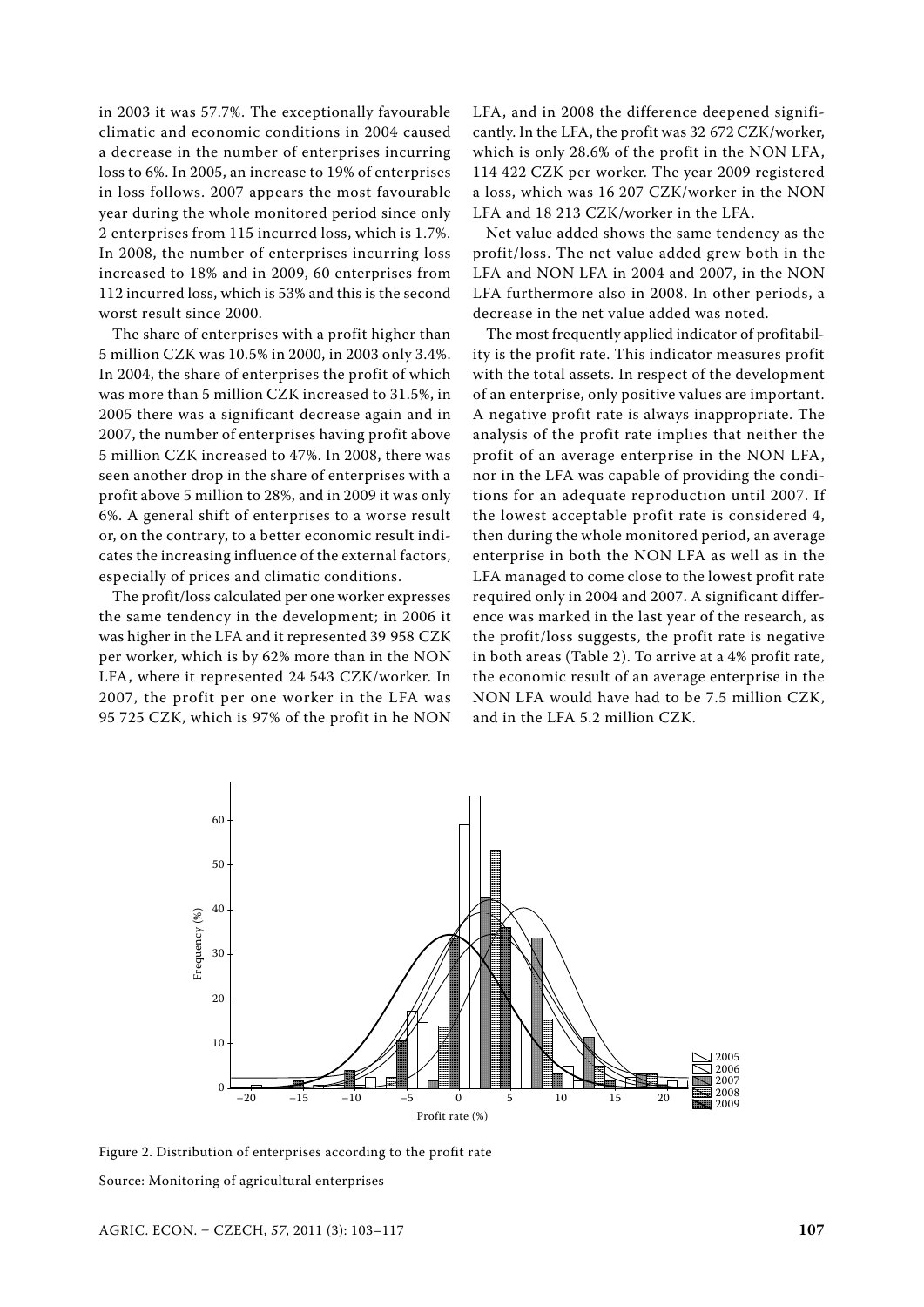Table 2. Development of profit/loss per 1 ha of agricultural land and of the profit rate

|                                       | 2003     | 2004    | 2005    | 2006    | 2007   | 2008    | 2009     |
|---------------------------------------|----------|---------|---------|---------|--------|---------|----------|
| <b>NON LFA</b>                        |          |         |         |         |        |         |          |
| Total assets (in thousands CZK)       | 115 702  | 125 038 | 137 015 | 137 010 | 152517 | 163 977 | 154 411  |
| Area of agricultural land (in ha)     | 2018     | 2 0 0 6 | 1961    | 2036    | 2136   | 2 1 6 2 | 2 1 0 3  |
| Number of workers                     | 102      | 100     | 99      | 94      | 93     | 86      | 80       |
| Profit/loss before tax (thousand CZK) | $-615$   | 5 2 4 6 | 3471    | 2 3 0 8 | 9309   | 9848    | $-1303$  |
| Net value added (thousand CZK)        | 15 664   | 18769   | 16 410  | 12781   | 19 579 | 20 797  | 7 3 9 7  |
| Profit rate (in %)                    | $-0.53$  | 4.20    | 2.53    | 1.68    | 6.10   | 6.01    | $-0.84$  |
| Profit ha agricultural land (in CZK)  | $-305$   | 2616    | 1771    | 1 1 3 4 | 4359   | 4554    | $-620$   |
| Profit/worker (in CZK)                | $-6031$  | 52 451  | 35 190  | 24 5 43 | 99694  | 114 422 | $-16208$ |
| Required profit under 4% profit rate  | 4628     | 5 0 0 2 | 5 4 8 1 | 5 4 8 0 | 6101   | 6559    | 6 1 7 6  |
| Required profit under 6% profit rate  | 6 9 4 2  | 7502    | 8 2 2 1 | 8 2 2 1 | 9151   | 9839    | 9 2 6 5  |
| <b>LFA</b>                            |          |         |         |         |        |         |          |
| Total assets (in thousands CZK)       | 87 279   | 89 802  | 98 833  | 98 156  | 108732 | 110 126 | 106 059  |
| Area of agricultural land (in ha)     | 1668     | 1577    | 1647    | 1544    | 1583   | 1591    | 1570     |
| Number of workers                     | 73       | 66      | 65      | 62      | 61     | 59      | 53       |
| Profit/loss before tax (thousand CZK) | $-2098$  | 3821    | 2988    | 2487    | 5854   | 1916    | $-957$   |
| Net value added (thousand CZK)        | 7718     | 9767    | 7867    | 5468    | 9663   | 6422    | 584      |
| Profit rate (in %)                    | $-2.40$  | 4.25    | 3.02    | 2.53    | 5.38   | 1.74    | $-0.90$  |
| Profit/ha agricultural land (in CZK)  | $-1257$  | 2423    | 1813    | 1610    | 3697   | 1 204   | $-609$   |
| Profit/worker (in CZK)                | $-28787$ | 58 088  | 46 041  | 39 958  | 95725  | 32 672  | $-18214$ |
| Required profit under 4% profit rate  | 3 4 9 1  | 3592    | 3953    | 3926    | 4349   | 4 4 0 5 | 4 2 4 2  |
| Required profit under 6% profit rate  | 5 2 3 7  | 5 3 8 8 | 5930    | 5889    | 6524   | 6 6 0 8 | 6 3 6 4  |

#### **Activity indicators**

Indicators of activity show on one hand the business possibilities, and on the other hand the usage rate of the production capacity of an enterprise. Both these factors have an important impact on the profit/loss. Increasing the volume of production in the profitable production sector implies a proportionate growth of profit; where the profit/revenues ratio is the proportional constant. A higher usage of production capacity causes a decrease in the depreciation costs and other fixed costs items. The consequence of this process is a decrease in the total costs/revenues ratio of production, accelerating the profit growth progressive. On the other hand, a decline in output causes the inertia of costs implying a higher costs/revenues ratio of production (Střeleček et al. 2007). The volume of revenues of an average enterprise in the NON LFA and LFA in 2003–2008 had a growing tendency (Figure 3), a decrease occurred in 2009 in the NON LFA by 19.6% and in the LFA by 19% compared with the preceding year. An average growth rate since 2003 is 3.3% in the NON LFA, in the LFA the revenues grew more slowly, by 1.8% annually. The same tendency in development alike the revenues were shown by the total assets. In the NON LFA, there was a decrease to 94%, and in the LFA to 96% of the 2008 values. The average rate of growth of the total assets since 2003 was 4.9% in the NON LFA and 3.3% in the LFA.

The turnover ratio of the total assets in enterprises in the LFA is lower compared with the enterprises in the NON LFA. This difference means that the turnover period was longer by 106 days in 2009 (Figure 4). A lower volume of revenues together with a lower turnover ratio is the second important factor of a worse economic situation of the enterprises in the LFA.

Due to the significant decrease in revenues in 2009, the decrease in labour productivity occurred together with a decrease in the average number of workers. In the NON LFA, a decrease of labour productivity by 14% occurred, in the LFA by 10%. Due to the decrease in labour productivity, the number of workers was increased in the NON LFA by 11 and in the LFA by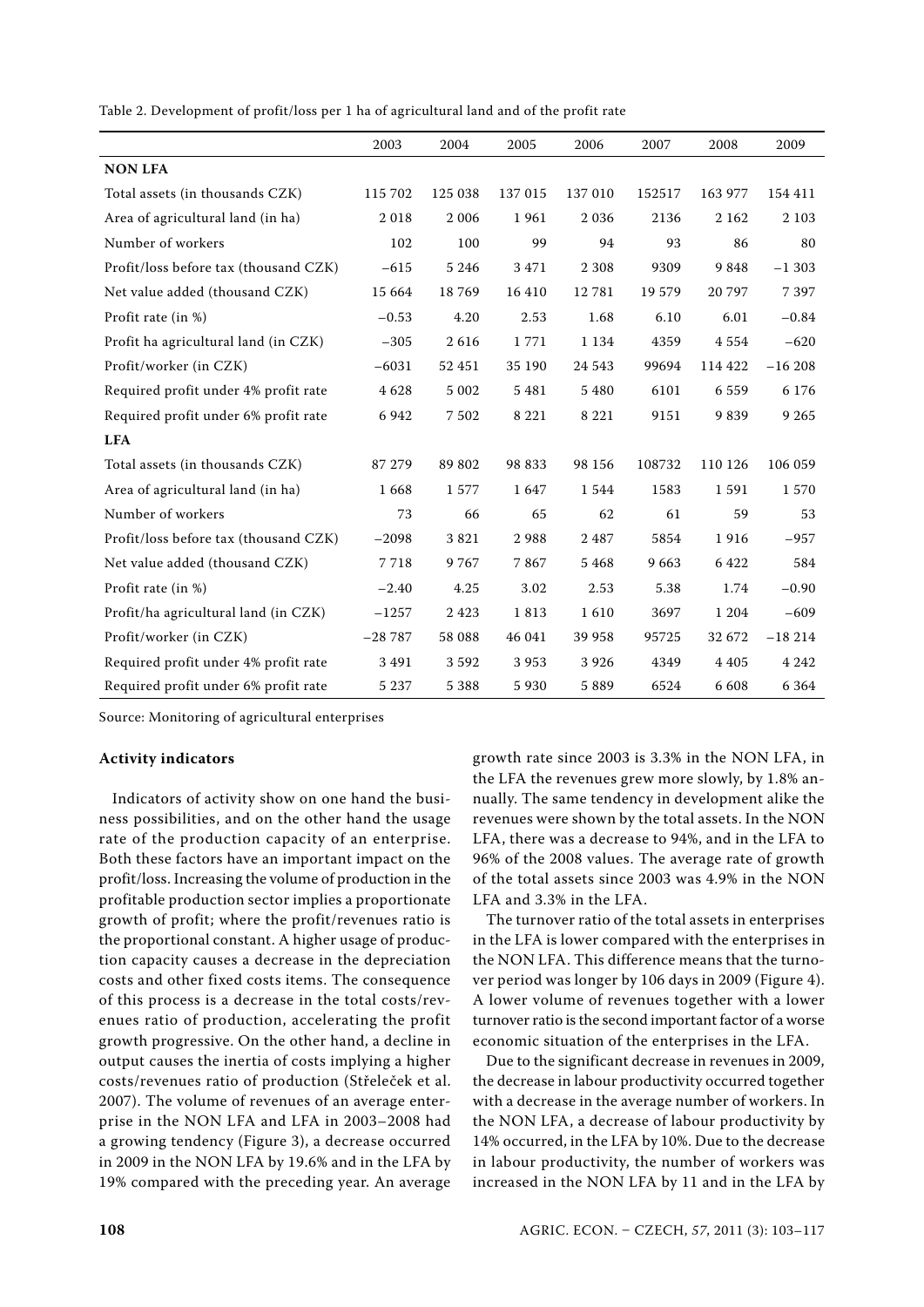

Figure 3. The development of revenues and of the total assets

5 workers. The average growth rate of labour productivity was in both areas 7% (Figure 5).

The average number of workers calculated per 100 ha of agricultural land shows a decreasing tendency and it was 3.8 in the NON LFA and 3.3 workers per 100 ha of agricultural land in the LFA, which is a decrease compared with 2008 by 4% in the NON LFA and by 9% in the LFA. There was no significant difference in the average annual wage per 1 worker in the LFA and in the NON LFA in 2009, it was just slightly higher in the LFA. The average growth rate in annual wage per 1 worker was 7.5% in the LFA and 6.5% in the NON LFA.

### **Technological development and the costs/revenues ratio**

The consequence of reconstruction and modernization of buildings and technologies and of the growing concentration of agricultural enterprises is the growth of the tangible fixed assets. The volume of



Figure 4. The turnover ratio of the total assets Source: Monitoring of agricultural enterprises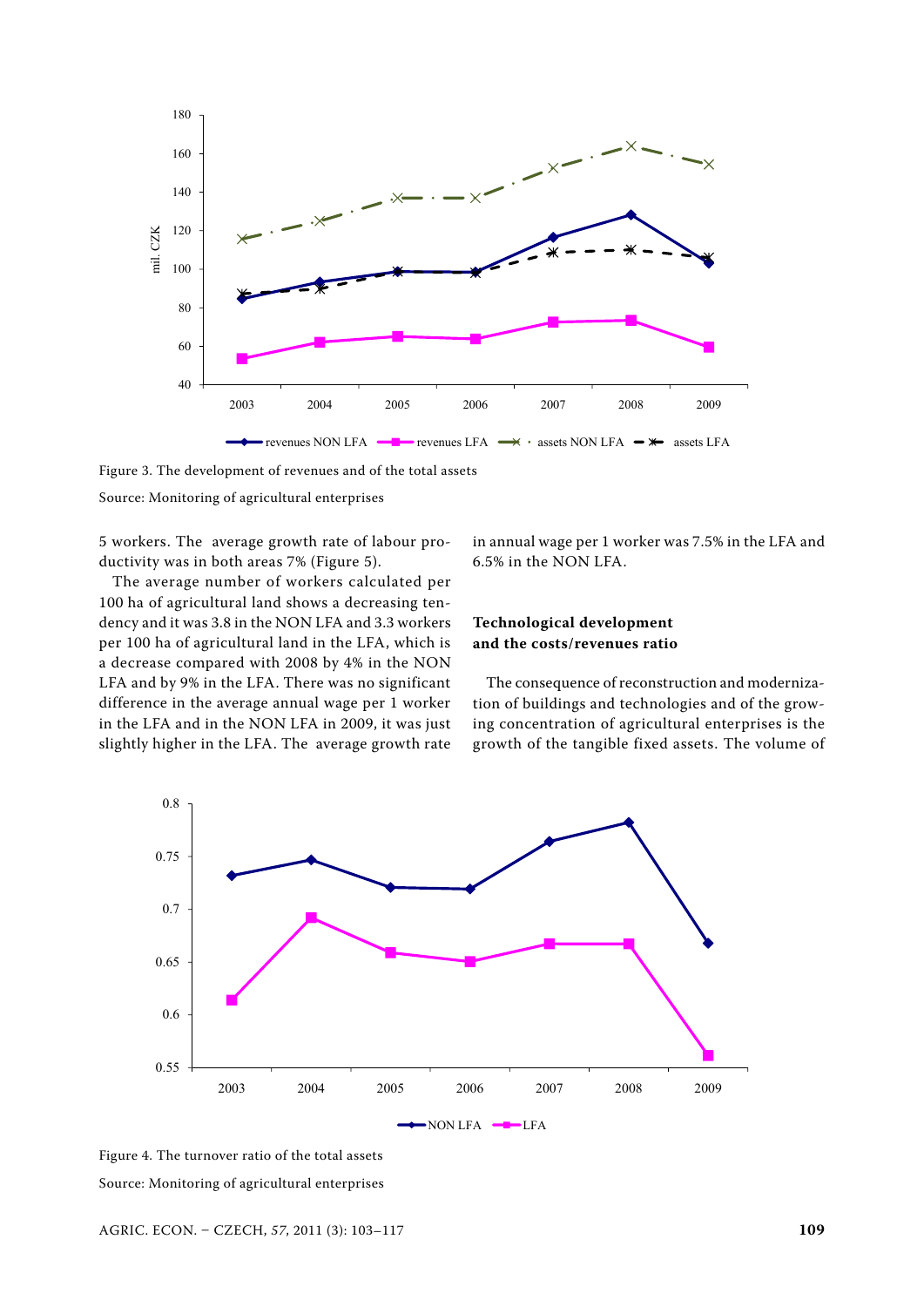

Figure 5. Development of labour productivity and of the average annual wage

the tangible fixed assets of an average agricultural enterprise in the NON LFA grew by 5.6% in average, in the LFA by 4% annually. In 2009, there was a decrease in the tangible fixed assets in both areas. However, a greater decrease occurred in the NON LFA (Figure 6). The relative age of the tangible fixed assets is relatively balanced in both areas. In the NON LFA, 51.5% of property was amortised, in the LFA

51.9%. The dynamics of growth in the technological equipment of work has been faster in both the NON LFA and in the LFA compared with the dynamics of growth of the tangible fixed assets. In the NON LFA as well as in the LFA, the average rate of growth was 10% (Figure 6). The decomposition of the index of technological equipment infers that this index is a quotient of the tangible fixed assets index and of



Figure 6. Development of the tangible fixed assets and of the technological equipment of work Source: Monitoring of agricultural enterprises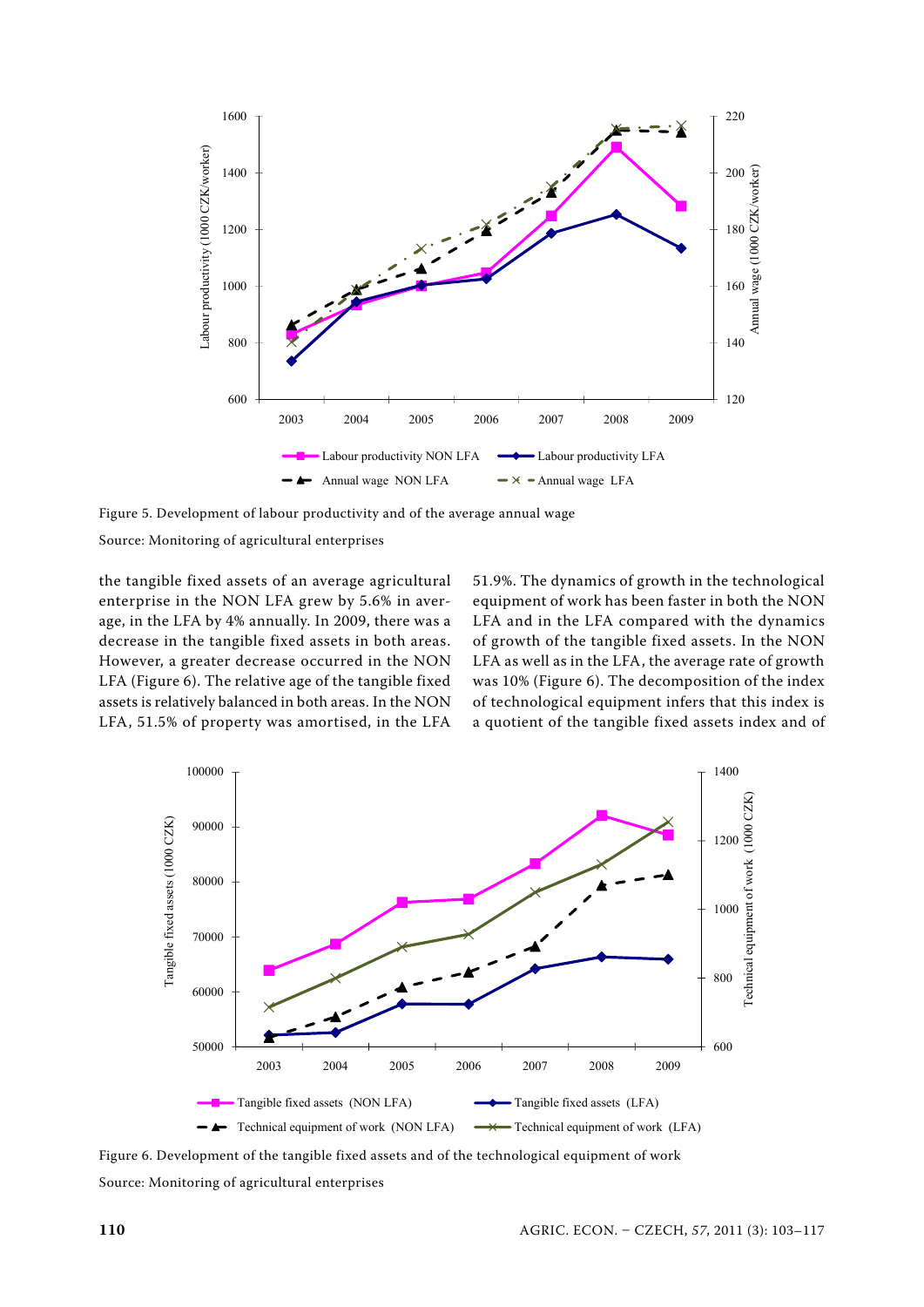

Figure 7. Development of fund efficiency

the index of the average number of workers. If the technological equipment index grows faster than the tangible fixed assets index, then the index of the average number of workers must decrease.

The growth of fund efficiency causes a relative saving of the fixed assets related to the relative saving of depreciations and of other costs. Increasing the turnover ratio of current assets causes the decrease of costs for storing and the manipulation with material. The relative savings of the assets have as a consequence a higher interest yield. The fund efficiency reflects the same tendencies influencing the volume of revenues. In the NON LFA, until 2008 there is no significant development of this indicator recorded. Recorded are only its year-on-year oscillations; the value of this indicator was high and it oscillated between 1.3–1.4 (Figure 7). In 2009, a noticeable change occurred, the indicator value dropped to 1.16. In the LFA, the values of fund efficiency oscillated till 2008 from 1.03 to 1.18. In 2009, a decrease was shown as the value dropped to 0.90. The decrease of fund efficiency in 2009 is a relative overrun of the tangible fixed assets of an average enterprise by 14.5 mil. CZK in the NON LFA and by 12.2 mil. CZK in the LFA.

The evaluation of the type of technological development, i.e. the relationship between the tangible fixed assets and the revenues of an enterprise, has not been studied in the economic theory nor practice sufficiently. The efficiency of investments is assessed usually before the investment project has been carried out and then several years after the investment has started to operate. This assessment aims at evaluation of the investment. The assessment of the type

of the technical development aims at evaluating the proportional development between the development of the volume of the tangible fixed assets, the average number of workers and the volume of revenues (Střeleček et al. 2007).

An average agricultural enterprise in the NON LFA and in the LFA carried out in 2009 an intensive type of technoligical development connected with a decreasing labour productivity, the relative overrun of the number of workers and with the relative overrun of personal costs. At the same time, an average agricultural enterprise carried out a relative overrun of the tangible fixed assets and a relative overrun of depreciations. The relative overrun of personal costs was 1.5 mil. CZK in an average LFA enterprise and 3.2 mil CZK in an average NON LFA enterprise. The relative overrun of the tangible fixed assets caused the relative overrun of depreciations by 1.57 mil. CZK in an average LFA enterprise and 1.7 mil. CZK in an average NON LFA enterprise. This type of technological development is not advantageous for an enterprise in the terms of economics.

One of the frequent issues of the evaluation of the economics of an enterprise production is to assess whether the increasing of the volume of production is effective from the economic point of view. The degrees of effectiveness of costs can provide some basic information on this topic as they express qualitatively different tendencies in development dependent on the volume of production and costs. These tendencies influence the basic changes in the dynamics of the profit rate, the volume of the profit/loss and the volume of production. The degrees of effectiveness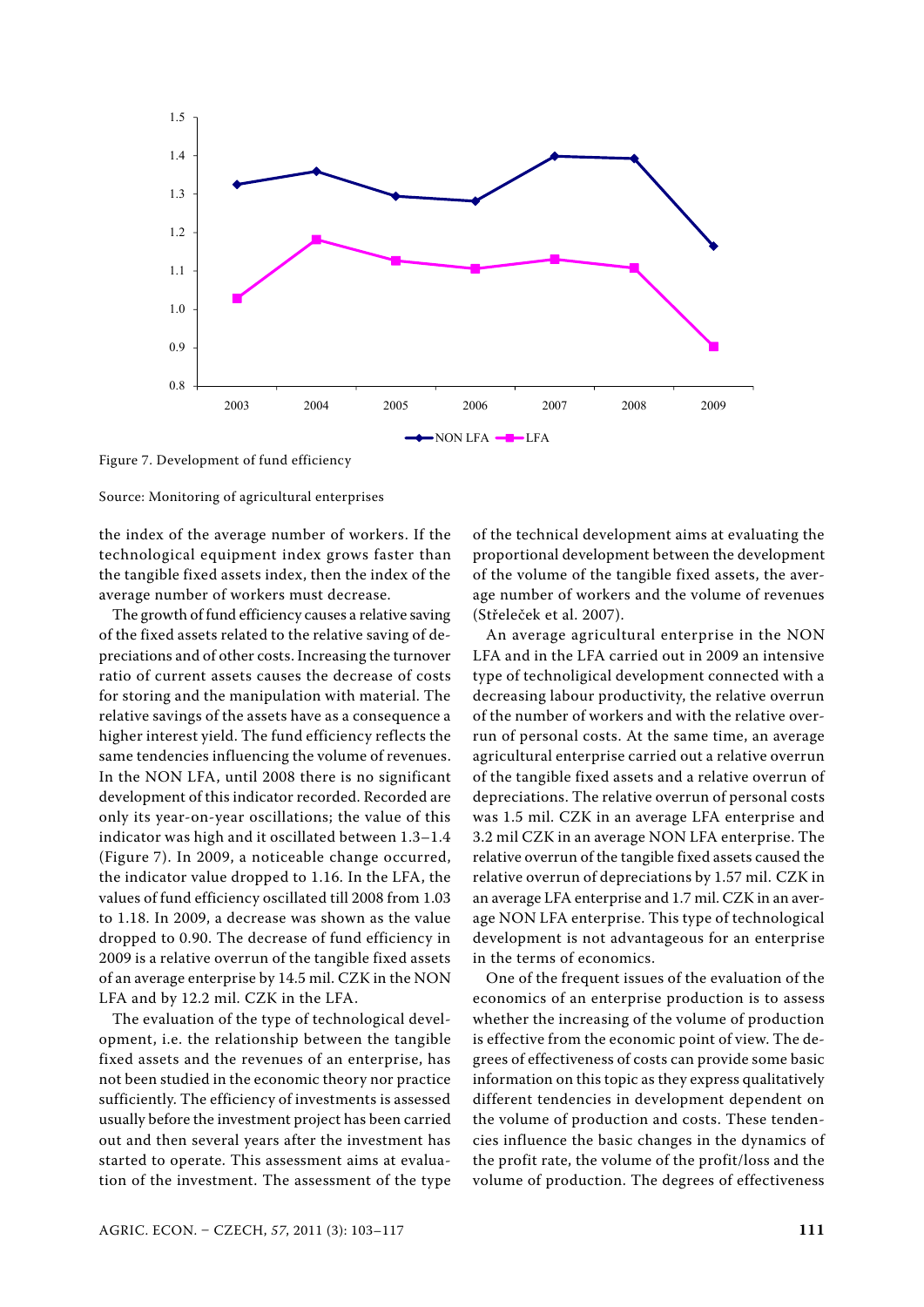of costs can be used to evaluate the effectiveness of the development of costs of the whole enterprise, its organization departments, and the individual fields of production (Střeleček et al. 2007).

The development of the costs/revenues ratio has in both the NON LFA and in the LFA a slightly decreasing tendency. An average enterprise in both areas carried out the lowest costs/revenues ratio in 2007. An average enterprise in the NON LFA carried out a decreasing efficiency of cost related to an increase in loss arising from a reduction of production in 2009. Due to the increase of the costs/revenues ratio by 0.09, the costs were relatively exceeded by 9.22 mil. CZK. In the the LFA, an average enterprise carried out the same degree of the costs/revenues ratio as in the NON LFA in 2009. The index of revenues was lower than the index of costs, which caused the relative overrun of costs by 2.51 mil. CZK and an increase in the costs/revenues ratio compared to the preceding year by 0.04. This degree of the cost efficiency is related to the loss.

#### **Indebtedness and liquidity**

The indicators of indebtedness assess the financial structure of an enterprise from the long term view and they act as indicators of the level of risk the enterprise incurs with the given structure of its equity and outside capital. They also indicate the capability of an enterprise to multiply its profit by using the

outside capital. To evaluate indebtedness, several indicators are applied which are derived from the balance sheet. The indicator of the total indebtedness is the proportion of the outside capital in the total assets. In general, the following applies: the higher the indebtedness of an enterprise, the higher risk for its creditors and shareholders. It should, however, be assessed together with the total rate of return the enterprise achieves from the total capital invested, also in relation to the structure of the outside capital. The development of indebtedness of an average agricultural enterprise in the NON LFA has a slightly decreasing tendency by 0.2 points annually, while in the LFA, there is no obvious tendency. In 2009, the value of the total indebtedness in the NON LFA was 38.3% and in the LFA 40.2% (Figure 8).

The liquidity indicators express the ability of an enterprise to cover its liabilities due in the near future promptly. The condition of an enterprise being solvent is locking up a portion of property in the monetary form. An enterprise of full liquidity then must have a sufficient amount of monetary means to cover its liabilities. If this is not the case, the enterprise is only partially solvent or insolvent. The basic indicators are derived from the current assets. The higher is the value of the short- term liquidity, the more favourable is the maintenance of solvency of an enterprise. The value of this indicator should be around 2 to 2.5. A too high liquidity indicates an unproductive locking up of cash money and the disruption of the operational



Figure 8. The development of liquidity and indebtedness Source: Monitoring of agricultural enterprises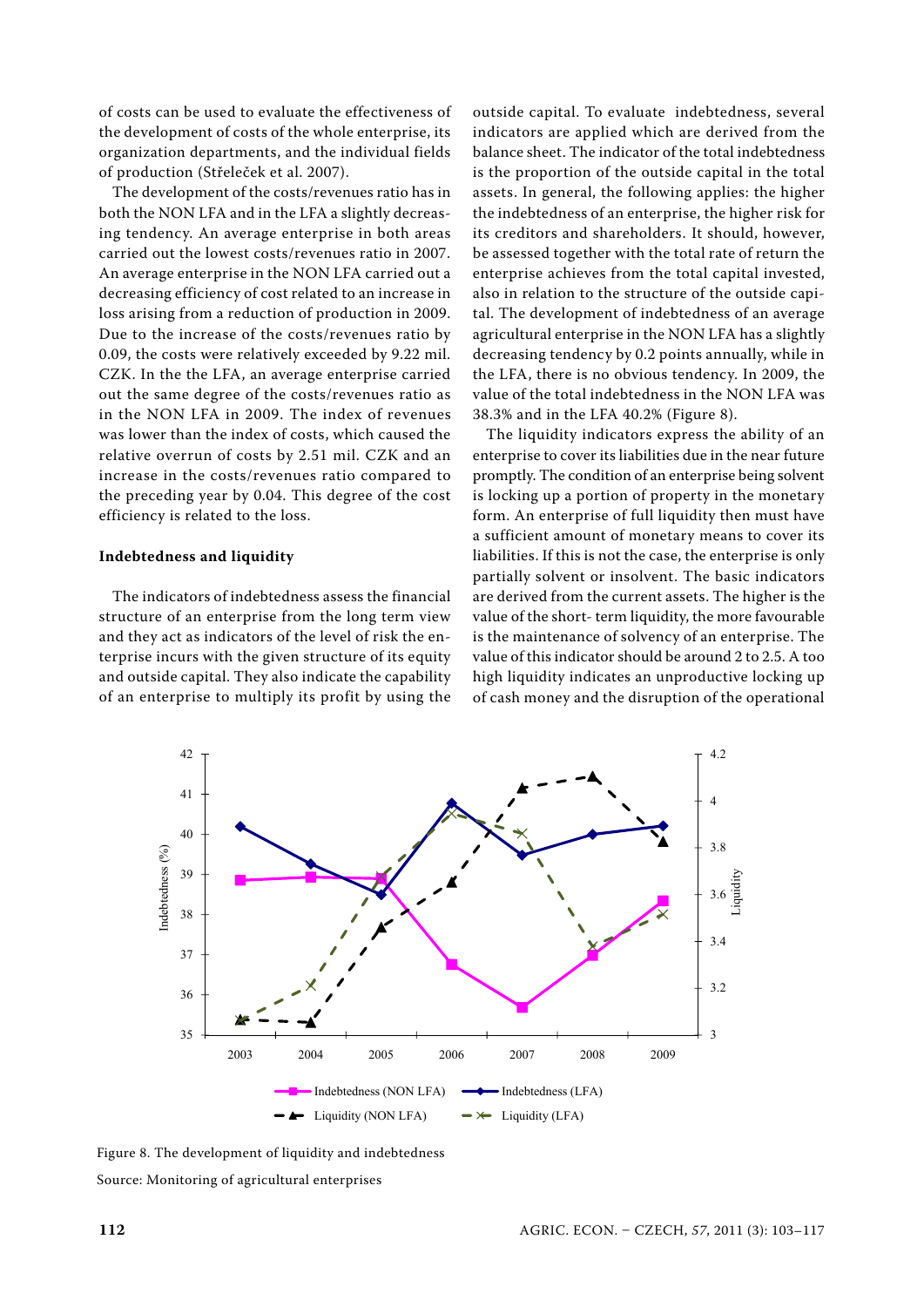Table 3. Values of indicators of an average enterprise

| Indicator                                   | 2003    | 2004  | 2005  | 2006  | 2007  | 2008  | 2009    |
|---------------------------------------------|---------|-------|-------|-------|-------|-------|---------|
| Extent of file                              | 141     | 149   | 122   | 127   | 115   | 116   | 112     |
| $ROA (\%)$                                  | $-1.21$ | 5.35  | 3.30  | 2.27  | 6.31  | 4.63  | $-0.51$ |
| Long term profitability (%)                 | 12.73   | 16.14 | 16.00 | 17.69 | 21.14 | 24.11 | 23.21   |
| Value added/input (%)                       | 48.26   | 51.62 | 46.14 | 39.29 | 48    | 41.09 | 29.39   |
| Profitability of output, from cash flow (%) | 10.53   | 20.64 | 18.88 | 18.18 | 24.05 | 21.14 | 15.88   |
| Total indebtedness (%)                      | 38.09   | 37.43 | 36.62 | 36.88 | 35.64 | 36.56 | 37.61   |
| Interest coverage                           | $-1.38$ | 7.13  | 4.85  | 2.93  | 7.52  | 5.17  | $-0.55$ |
| Payback of debt, from cash flow (years)     | 6.66    | 3.67  | 4.05  | 4.30  | 2.93  | 3.1   | 4.89    |
| Supplies covered by net working capital     | 0.96    | 1.07  | 1.16  | 1.22  | 1.29  | 1.21  | 1.13    |
| Total liquidity                             | 2.51    | 2.61  | 2.80  | 3.01  | 3.23  | 3.09  | 2.95    |
| Number of points                            | 24      | 31    | 31    | 30    | 31    | 31    | 26      |

cycle of an enterprise. The short-term liquidity in an average enterprise in the NON LFA and the LFA has an increasing tendency, growing faster in the NON LFA (3.7% annually) than in the LFA (2.3%). In 2009, the value of this indicator was 4.1 in the NON LFA and 3.4 in the LFA.

The period of the operational cycle represents a problem for the short- term liquidity, when supplies must be exchanged into free monetary means. Another indicator, the acid test, excludes supplies from the current assets. A satisfying value is about 1. A low value of this indicator indicates that the enterprise lacks a sufficient amount of free monetary means. Also the acid test value had been growing in the NON LFA in the last years and it appears on the scale 1–2. In 2009, this indicator dropped to 1.63 in the NON LFA. In the LFA, this indicator had a slightly decreasing tendency with the value of 1.36 in 2009.

#### **Development of financial health of an enterprise**

To evaluate financial health, the methodology of the Rural Development Program (SZIF 2010) was ap-

plied. Table 3 shows the development of the individual components of financial health. The value of the ROA indicators and of the interest coverage achieved positive values in the period 2004 to 2008. Due to the loss in 2009, a drop in both indicators from 3 to 1 point occurred. Due to the loss, the cumulated profit/loss from previous periods had to be used, the long term profitability dropped by 0.9 points. The total indebtedness of an average enterprise in the monitored period oscillated within the interval 35–38%. The indicators of supplies covered by the net working capital and the total liquidity achieved favourable values in all years. In all components of financial health, there was seen deterioration compared with the preceding year, an average agricultural enterprise reached the value of financial health of 26 points.

The methodology for calculation of financial health assesses the last three or two, respectively, years with closed accounting. The resulting value to evaluate financial health of an enterprise was the arithmetical mean of the point valuation of the last three or two years, respectively. For this purpose, financial health of 94 enterprises was evaluated for the years 2007 to

|              |                  | Number of enterprises (proportion in %) |            |            |  |  |  |
|--------------|------------------|-----------------------------------------|------------|------------|--|--|--|
| Category     | Number of points | 2007                                    | 2008       | 2009       |  |  |  |
| A            | $25.01 - 31$     | 71 (73.2%)                              | 72 (71.3%) | 63 (67%)   |  |  |  |
| B            | $17.01 - 25$     | 22 (22.7%)                              | 26 (25.7%) | 26 (27.7%) |  |  |  |
| $\mathsf{C}$ | $15.01 - 17$     | $0(0\%)$                                | 1(1%)      | $2(2.1\%)$ |  |  |  |
| D            | $12.51 - 15$     | $4(4.1\%)$                              | 1(1%)      | $2(2.1\%)$ |  |  |  |
| E            | $9 - 12.5$       | $0(0\%)$                                | 1(1%)      | $1(1.1\%)$ |  |  |  |

Table 4. Distribution of enterprises according to points received

Source: Monitoring of agricultural enterprises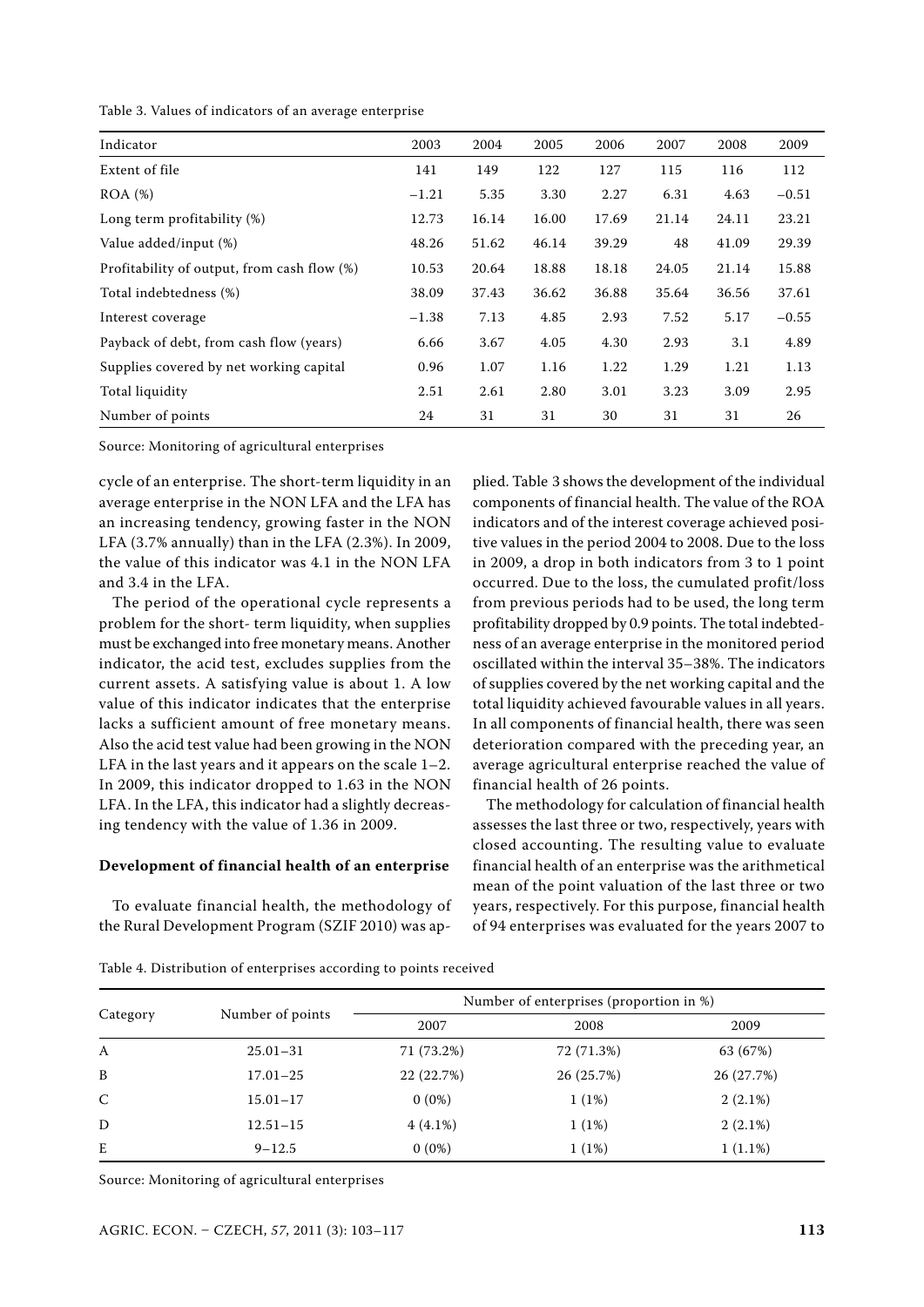2009. Enterprises having healthy finances were put into the categories A, B or C, these were the enterprises that reached more than 15 points. This condition was met by 96.8% of the enterprises (Table 4).

#### **The influence of subsidies on the profit/loss**

The decrease of the difference in the total subsidies paid per 1 ha of agricultural land in the NON LFA and the LFA is typical for the development of subsidies within the monitored period. While in 2004–2005 the subsidies in the LFA were by 30% higher, in the years 2008–2009 this difference was about 10%.

There was marked a strong tendency of growth in the development of subsidies calculated per 1 ha of agricultural land since 2003 (Figure 9). In 2009, an average agricultural enterprise in the NON LFA received subsidies of 8041 CZK/ha of agricultural land, which is 2.9 times more than in 2003. The highest growth compared with the preceding year was marked in 2004 (index 1.78). The average growth rate in 2003–2009 in the NON LFA was higher than in the LFA, and it was 19.4%. Subsidies in the LFA grew more slowly and in 2008 they even decreased by 1% compared to the preceding year. The average growth rate of subsidies in the LFA was 18.8%. Compared to 2003, they increased up to 2009 2.8 times, and in 2009 their value was 8961 CZK/ha of agricultural land. The greatest year-on-year increase of subsidies in the LFA occurred in 2004 when the subsidies in CZK/ha increased 1.98 times compared to the previous year.

Figure 9 shows the strong tendency of growth of subsidies during the monitored period characterized by the equation of regression  $y = 846x + 2926$ in the NON LFA,  $y = 824x + 4078$  in the LFA. The profit/loss had a slightly growing tendency during the monitored period, even though there was registered a loss in 2009, the loss being almost identical in both areas when calculated per 1 ha. In the NON LFA, there occurred a greater drop in the profit/loss, since it had the higher profit during the whole monitored period. In an average enterprise farming in the LFA, a significant drop occurred already in 2008.

Should we compare the structure of subsidies calculated per 1 ha of agricultural land, we would find out that in the case of the SAPS (Single Area Payment Scheme), the payments are almost identical, the minimal differences might have arisen due to the inaccuracies in the area of agricultural land. As for the Top-Up, these payments favoured in 2004–2007 rather the NON LFA (i.e. enterprises disposing of a high share of arable land), to which the authors drew attention in the earlier papers (Střeleček and Lososová 2005; Střeleček et al. 2008). In the last two years, the Top-Up was by 18% higher in the LFA. This change was caused by the fact that up to 2007, the Top-Up payment was paid only for arable land, which handicapped the enterprises disposing of a higher proportion of permanent grassland. In 2008, a change was triggered and the payment was paid for agricultural land. Besides that, in the last two years the Top-Up payments for ruminants and suckler cows have increased, therefore, these pay-



Figure 9. The development of the profit/loss and subsidies Source: Monitoring of agricultural enterprises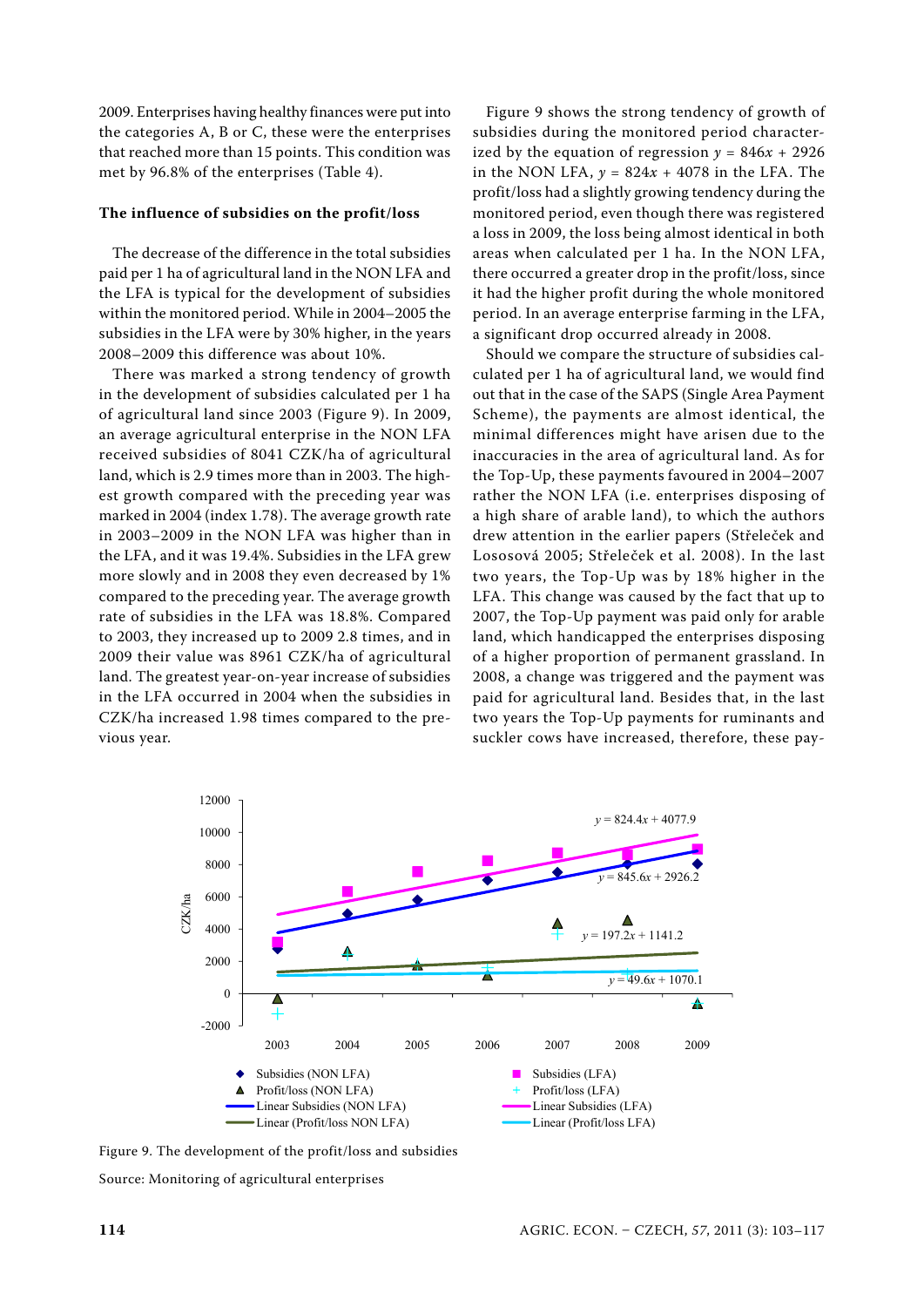|                          | 2004    | 2005    | 2006    | 2007    | 2008    | 2009    | Index 09/04 |
|--------------------------|---------|---------|---------|---------|---------|---------|-------------|
| <b>LFA</b>               |         |         |         |         |         |         |             |
| Number of enterprises    | 78      | 65      | 75      | 65      | 73      | 71      |             |
| Subsidies total (CZK/ha) | 6 3 2 7 | 7 5 5 9 | 8 2 4 7 | 8729    | 8620    | 8 9 6 1 | 1.42        |
| SAPS (CZK/ha)            | 1821    | 2 1 1 5 | 2 5 0 4 | 2807    | 3 0 8 5 | 3683    | 2.02        |
| TOP-UP (CZK/ha)          | 1541    | 2 1 4 5 | 2 3 8 8 | 2422    | 2 2 7 8 | 2 0 2 7 | 1.32        |
| Other (HRDP, PRV)        | 2096    | 2 1 8 4 | 2 2 3 9 | 2885    | 2 1 9 4 | 2679    | 1.28        |
| <b>NON LFA</b>           |         |         |         |         |         |         |             |
| Number of enterprises    | 63      | 57      | 52      | 50      | 43      | 41      |             |
| Subsidies total (CZK/ha) | 4950    | 5 8 0 7 | 7037    | 7522    | 8 0 3 0 | 8 0 4 1 | 1.62        |
| SAPS (CZK/ha)            | 1807    | 2092    | 2 5 2 7 | 2 7 7 6 | 3 0 4 9 | 3679    | 2.04        |
| TOP-UP (CZK/ha)          | 1635    | 2 1 9 0 | 2 3 3 3 | 2 4 0 9 | 1847    | 1674    | 1.02        |
| Other (HRDP, PRV)        | 617     | 731     | 752     | 1092    | 832     | 1439    | 2.33        |

Table 5. Principal subsidies in CZK/ha of agricultural land

ments have grown in the enterprises with a higher livestock density.

The highest differences appeared in the Rural Development Program supports, reaching in the NON LFA to 40% (in 2009 54%) of the payments in the LFA. This was due to the compensatory allowance in the LFA. Other payments, e.g. special payments like the SSP (Separate SugarPayment), subsidies for vineyards, orchards, subsidies of the breeders' union etc. were much higher in the NON LFA. The total volume of subsidies calculated per 1 ha of agricultural land was in 2009 10% in favour of the LFA (Table 5).

### **CONCLUSION**

The results of agricultural enterprises during the monitored period reached their top in 2007. After 2004, in majority of economic indicators a favourable development was recorded compared with the years preceding the accession of the Czech Republic to the EU. In 2009, due to the economic crisis, in majority of the monitored economic indicators an important drop occurred. It was especially the great drop in production which caused the worst profit/loss since the accession of the Czech Republic to the EU.

Total revenues calculated per 1 ha of agricultural land showed a growing tendency in both the NON LFA and the LFA. A more important slump occurred only in 2009, by 17% in both areas. The profit/loss before taxation calculated 1 per ha of used agricultural land was almost identical in both areas in 2009. In the LFA, the loss was 609 CZK/ha of agricultural land and in the NON LFA, the loss was 620 CZK/ha. In 2008, the number of enterprises incurring loss was 18% and in 2009 there were 60 out of 112 enterprises incurring loss, which was 53% and it was the second worst result since 2000. The proportion of enterprises having profit higher than 5 million CZK was 28% in 2008, and in 2009, only 6% of enterprises reached that profit.

The average number of workers calculated per 100 ha of agricultural land decreased during the monitored period by 5% in average in the NON LFA and by 4% in the LFA and was related to the growing labour productivity up to 2008. In 2009, due to the slump in production, the labour productivity dropped by 14% in the NON LFA and by 10% in the LFA compared with the previous year.

The development of indebtedness showed a positive decreasing tendency since 2003 but it has been growing in both areas since 2008, the growth being faster in the NON LFA. Also the value of liquidity had been developing positively till 2007 but in the last two years, it has been decreasing. Due to the impact of the loss, the cumulated profit/loss of the preceding periods was used – the long-term profitability dropped by 0.9 points. In all components of financial health, impairment occurred compared with the preceding year. An average agricultural enterprise reached the value of financial health of 26 points.

An important limiting factor of the competitiveness of agricultural enterprises in the Czech Republic still are the non equal conditions in the subsidies into agriculture compared with the EU 15 countries. Although the growth rate of subsidies has been slowing down since 2004, their share in the revenues has been growing. In 2009, a growth of this indicator was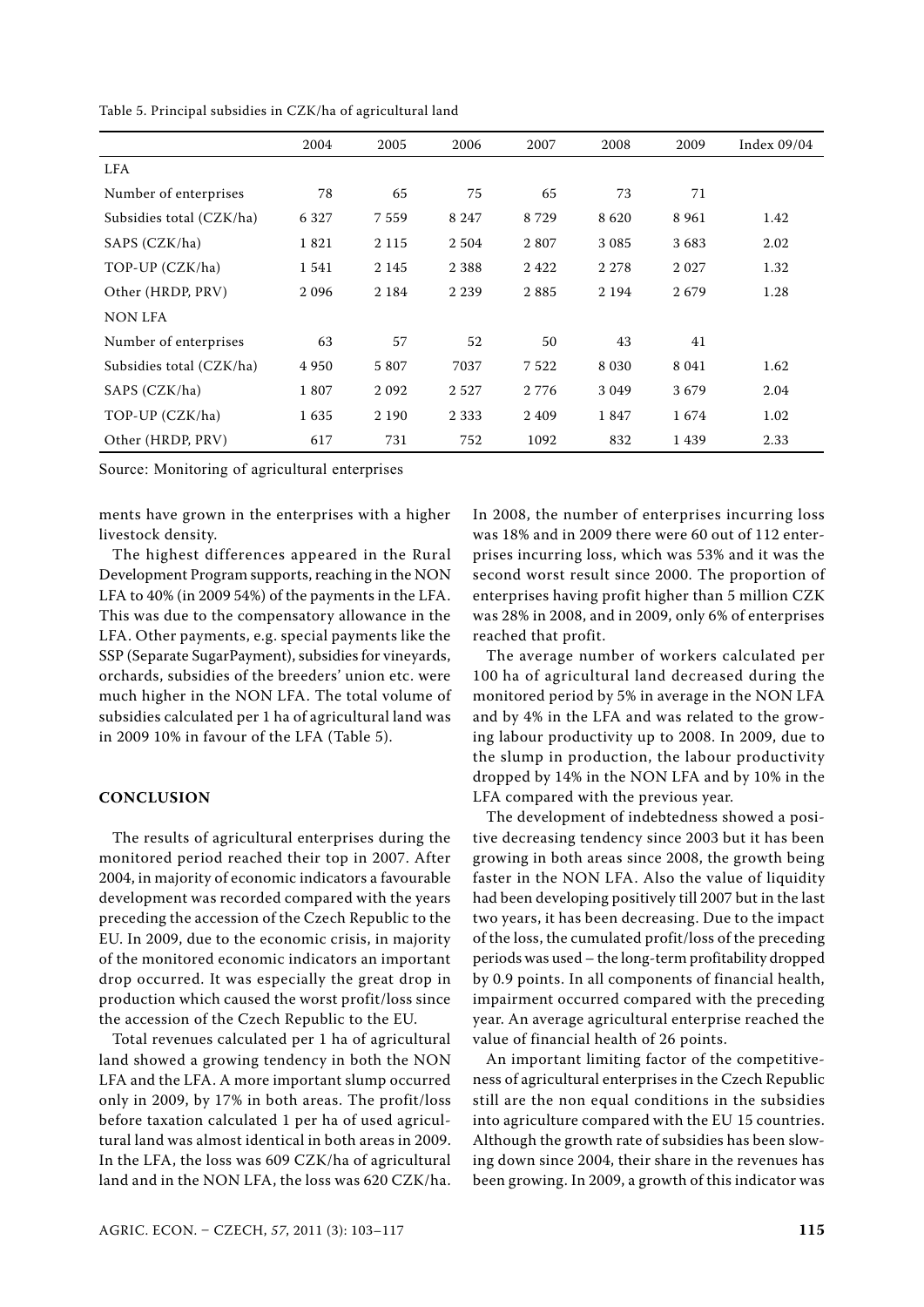recorded in both areas, which, however, was more influenced by the decrease in production than by the growth in subsidies. In 2009, subsidies increased in an average NON LFA enterprise only by 0.1% compared with the preceding year and reached the value of 8041 CZK/ha of agricultural land; in the LFA, the subsidies increased by 4% and reached the value of 8961 CZK/ha. The tendencies in development of the principal economic indicators of the enterprises farming in the LFA and outside of the LFA are very similar, the subsidies calculated per 1 ha of agricultural land are in general balanced, which means that the subsidies in the LFA are in the course of not fulfilling their function of balancing the worse conditions for farmingin the LFA.

During the monitored period, a general shift of enterprises towards a worse or better economic result has been apparent, which indicates the growing impact of the external factors. As the analyses of the development of economic results of agricultural enterprises have shown besides the influence of subsidies and climatic conditions, a very important factor having impact on profitability of agricultural enterprises is the development of the farm-gate prices.

The problem of stagnation of the farm-gate prices under the fast increase of the general price level in the Czech economy has been pointed to by agricultural unions, in the research papers it was Seják and Zavíral (2007), for example. They warned that the unprofitable agricultural production cannot be maintained by the means of increasing subsidies, but it is necessary to correct the institutional conditions in the production verticals (agri-food chains) in a fundamental manner.

#### **Acknowledgements**

This study was supported by the grant No. MSM 6007665806 from the Ministry of Education, Youth and Sports of the Czech Republic "Sustainable methods of agricultural management in montane and submontane areas with respect to harmonization of the production and nonproduction spheres".

#### **References**

- Beard N., Swinbank A. (2001): Decoupled payments to facilitate CAP reform. Food Policy, *26*: 121–145.
- Benjamin C., Le Roux Y., Phimister E. (2006): Direct payments versus interest rate subsidies to new farmers: a simulation analysis of alternative farm set-up policies in France. Land Use Policy, *23*: 311–322.
- Čechura L. (2010): Estimation of technical efficiency in Czech agriculture with respect to firm heterogeneity. Agricultural Economics – Czech, *56*:183–191.
- ČSÚ (2010): Economic accounts for agriculture preliminary results for 2009. Czech Statistical Office [on-line]. Available at http://www.czso.cz/csu/2010edicniplan. nsf/p/2115-10 (accessed 2010-09-13).
- Divila E. (2004): Transor amation debt of agricultural enterprises in the Czech Republic. Politická ekonomie, *52*: 637–655.
- Divila E., Sokol Z. (1999): Problémy klasifikace a třídění zemědělských podniků. Agricultural Economics – Czech, *45*: 459–466.
- Donaldson A.B., Flichman G., Webster J.P.G. (1995): Integrating agronomic and economic models for policy analysis at the farm level: the impact of CAP reform in two European regions. Agricultural Systems, *48*: 163–178.
- Grznár M., Szabo L. (2008): Prosperity factors of agricultural companies in the SR in the LFA after the EU integration. Agricultural Economics – Czech, *54*: 461–466.
- Kopta D. (2009): Possibilities of financial health indicators used for prediction of future development of agricultural enterprises. Agricultural Economics – Czech, *55*: 111–125.
- Kupčák V. (2005): Elementary financial analysis of the forests of the Czech Republic, state enterprise. Journal of Forest Science, *51*: 127–140.
- Latruffe L., Davidova S. (2007): Common Agricultural Policy direct payments and distributional conflicts over rented land within corporate farms in the New Member States. Land Use Policy, *24*: 451–457.
- MZe (2010a): Vize českého zemědělství po roce 2010 (Vision of Czech agriculture after 2010). Ministry of Agriculture of the Czech Republic [on-line]. Available at http://eagri. cz/public/web/file/56419/ (accessed 2010-10-01).
- MZe (2010b): Zemědělství 2009 (Agriculture 2009). Ministry of Agriculture of the Czech Republic [on-line]. Available at http://eagri.cz/public/web/mze/zemedelstvi/publikace-a-dokumenty/publikace-zemedelstvi/ (accessed 2010-09-13).
- Offermann F., Nieberg H., Zander K. (2009): Dependency of organic farms on direct payments in selected EU member states: Today and tomorrow. Food Policy, *34*: 273–279.
- Sedláček J. (2007): Finanční analýza podniku (Financial Analysis). 1st ed. Computer Press, Brno; ISBN 978-80- 251-1830-6.
- Seják J., Zavíral J. (2007): Growing inequalities in addedvalue distribution in the Czech agri-food chains. Agricultural Economics – Czech, *53*: 235–245.
- SZIF (2010): Metodika výpočtu finančního zdraví (Methodology of calculation the financial health). The State Agricultural Intervention Fund [on-line]. Available at http://www.szif.cz (accessed 2010-09-10).